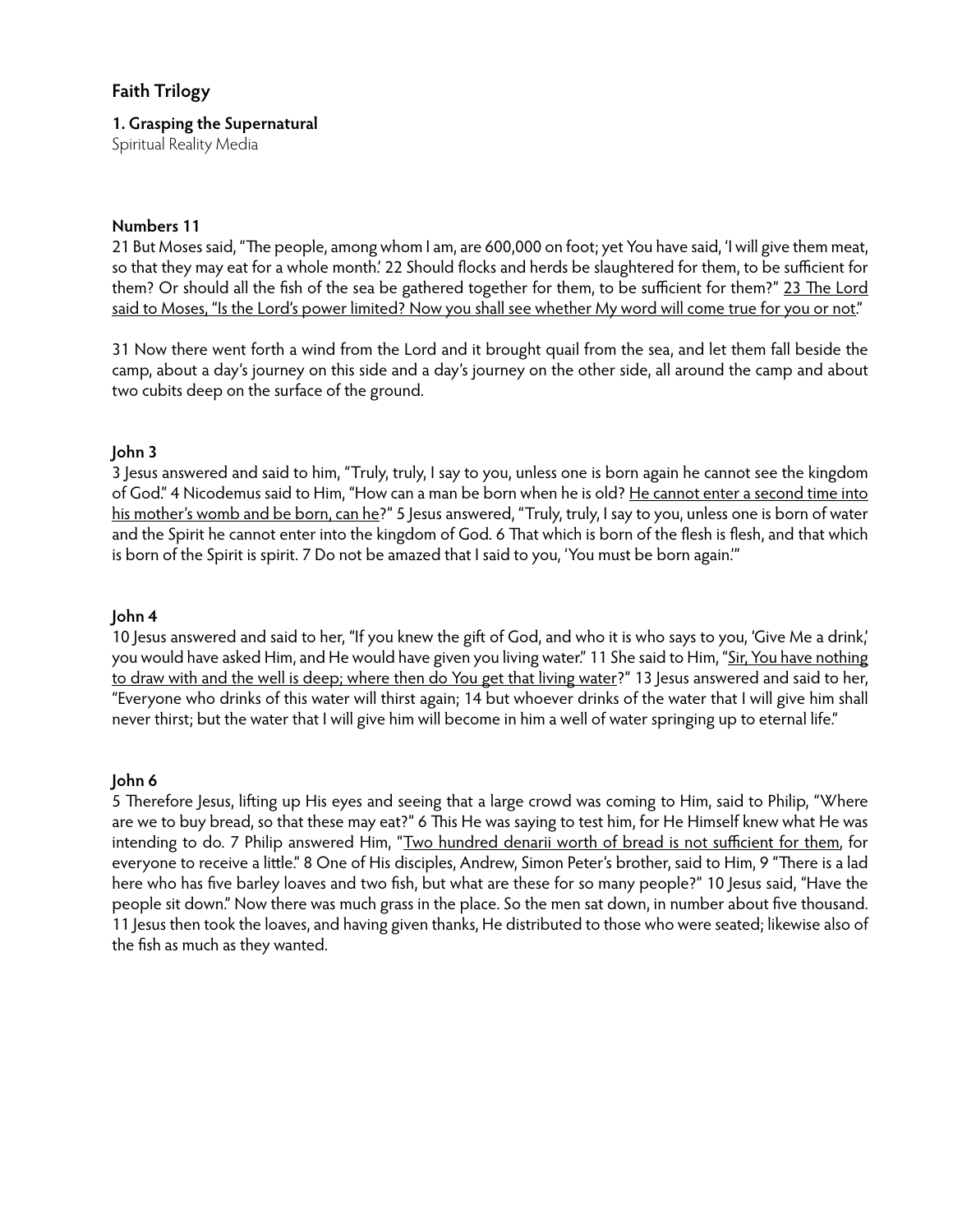# **Faith Trilogy**

# **2.Trials of Faith**

Spiritual Reality Media

## **Deuteronomy 8**

16 In the wilderness He fed you manna which your fathers did not know, that He might humble you and that He might test you, to do good for you in the end. 17 Otherwise, you may say in your heart, 'My power and the strength of my hand made me this wealth.' 18 But you shall remember the Lord your God, for it is He who is giving you power to make wealth, that He may confirm His covenant which He swore to your fathers, as it is this day.

## **James 1**

2 Consider it all joy, my brethren, when you encounter various trials, 3 knowing that the testing of your faith produces endurance. 4 And let endurance have its perfect result, so that you may be perfect and complete, lacking in nothing.

## **1 Peter 1**

6 In this you greatly rejoice, even though now for a little while, if necessary, you have been distressed by various trials, 7 so that the proof of your faith, being more precious than gold which is perishable, even though tested by fire, may be found to result in praise and glory and honor at the revelation of Jesus Christ; 8 and though you have not seen Him, you love Him, and though you do not see Him now, but believe in Him, you greatly rejoice with joy inexpressible and full of glory, 9 obtaining as the outcome of your faith the salvation of your souls.

#### **1 Peter 4**

1 Therefore, since Christ has suffered in the flesh, arm yourselves also with the same purpose, because he who has suffered in the flesh has ceased from sin, 2 so as to live the rest of the time in the flesh no longer for the lusts of men, but for the will of God.

12 Beloved, do not be surprised at the fiery ordeal among you, which comes upon you for your testing, as though some strange thing were happening to you; 13 but to the degree that you share the sufferings of Christ, keep on rejoicing, so that also at the revelation of His glory you may rejoice with exultation.

# **2 Corinthians 1**

3 Blessed be the God and Father of our Lord Jesus Christ, the Father of mercies and God of all comfort, 4 who comforts us in all our affliction so that we will be able to comfort those who are in any affliction with the comfort with which we ourselves are comforted by God.